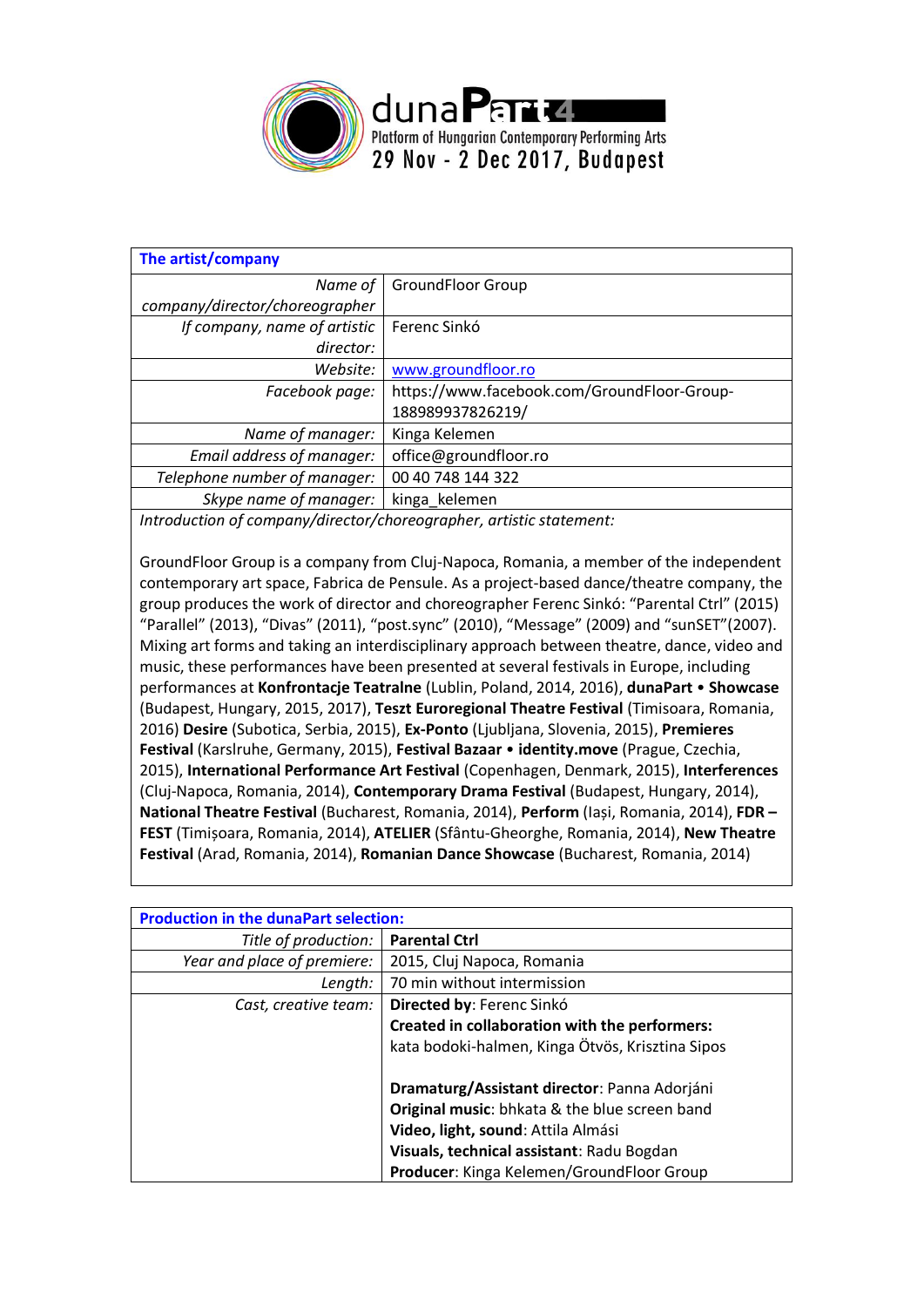

dunaPart4 Platform of Hungarian Contemporary Performing Arts 29 Nov - 2 Dec 2017, Budapest

| Link to the trailer:                   | https://www.youtube.com/watch?v=j61xsL1mf80             |  |
|----------------------------------------|---------------------------------------------------------|--|
| Link to the full length recording-     | Link: https://vimeo.com/154709375                       |  |
| with password if applicable:           | password: parental_ctrl_2015                            |  |
| Coproducers:                           | Fabrica de Pensule                                      |  |
| Supporters:                            | The performance was created in the frame of             |  |
|                                        | Hotspot.art - Contemporary Art and Culture for          |  |
|                                        | Communities, a project coordinated by The Paintbrush    |  |
|                                        | Factory, and supported by a grant from Norway, Iceland, |  |
|                                        | Liechtenstein and the Romanian Government.              |  |
| Past international tours and           | Konfrontacje Teatralne (Lublin, Poland, 2016),          |  |
| festival presentations                 | Teszt Euroregional Theatre Festival (Timisoara, RO,     |  |
| (venue/festival, city)                 | 2016)                                                   |  |
|                                        | Like CNDB (Bucharest, RO, 2016)                         |  |
|                                        | Szentgyörgy-Napok (Sepsiszentgyörgy, RO, 2017)          |  |
| Number of performers:                  | 3                                                       |  |
| Total number of people on tour:        | 8                                                       |  |
| <b>Basic technical requirements</b>    |                                                         |  |
| Size of stage (width x depth x height) | 9m X 10m X 4,5 m                                        |  |
| Scale of venue (small/medium/large)    | medium                                                  |  |
| Length of setup and strike:            | Day of the performance - from 8                         |  |
| Any particular technical requirement:  | On separate technical description sheet                 |  |
| Sunancis/Description of nerformance:   |                                                         |  |

*Synopsis/Description of performance:*

"Parental Ctrl" is a performance-concert about Generation Y and their parents, about the escape from reality and the dependence on virtuality, about the inevitable connections and ruptures between generations.

Hungarian, with Romanian/English subtitles

*- Hello?*

- *- Hi, Mum!*
- *- How are you, sweetheart?*
- *- I'm OK. You guys?*
- *- We're OK too. All's fine? Work? Did you get the flu? Do you need money?*
- *- No, everything's fine. Hey, I have to hang up, I'll call you back later, OK?*
- *- Of course, I didn't mean to bother, call me whenever you can!*
- *- OK, bye!*
- *- Bye, darling!*

*-*

*- Listen...*

*- - I love you.*

*- I love you too.*

*Review extracts with links:*

*"Parental Ctrl does not speak against Generation Y, nor against any other generation.*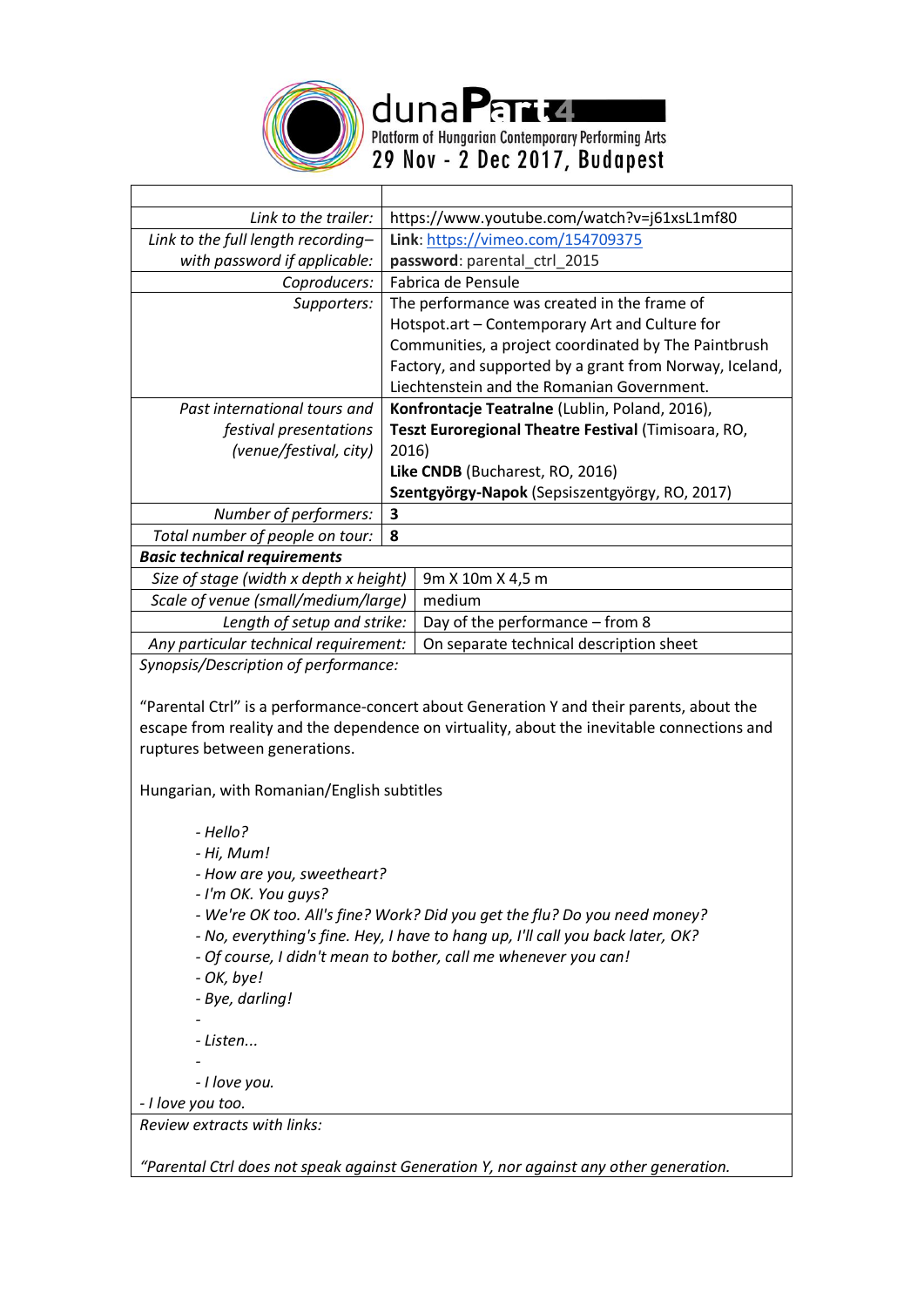

*Rather, it presents an issue by highlighting its key concepts – body, language and time; it reveals the attitude of today's younger generation and presents a number of relevant processes during the performance, but almost completely without any of the common clichés. (...) Although the performance could have easily turned into stereotypical representation, the language it uses, as well as the relationship that members of this younger generation have with their bodies, makes this impossible. The performance is carefully considered and well constructed, and speaks about these issues without falling prey to the arbitrary and popular (mostly media-invented) commonplaces of the generation gap." Gergely Borbála, Játéktér*

*"One of the reasons why Parental Ctrl is an exciting performance is that it deals with an aspect of educational psychology, namely the impossibility of parental detachment, which has never been explored theatrically before. The performance not only discusses this issue (which has always existed, but has gained new meaning with the emergence of Generation Y), but also puts into action one of the most relevant approaches of contemporary theatre. This method of devised theatre does not follow just one single directorial concept; the starting point of the performance is the group of creators as a whole, while the end product is the result of a decentralized and collaborative creative process. (Typically both the main asset and disadvantage of this kind of production lies in its subjectivity. Although it is clear that the central issue discussed in Parental Ctrl is highly relevant to its creators, and this relevance comes across clearly, questions are raised by its one-sided approach: these questions, together with the concept of collective creation, mean that it is important to have an active audience, one that is willing to think together with the creators. Parental Ctrl is an excitingly structured, rich and personal production, whose true effect can only be felt if its partners (audience and performers) view each other as equals, as is the case with parents and children." Ferencz Csuszner, Helikon*

*"We felt the same way about our parents and they probably had the same issues with their parents, minus the dependence on virtuality and the escape from reality – we only know about these from books and films.*

*This is why Parental Ctrl is so good: because it is valid for all generations who want to take a look in the mirror. Credit must go to everybody who took part in making this performance a reality, for everyone contributed equally to its creation: the director Ferenc Sinkó, the dramaturg Panna Adorjáni (...) and the three performers, Krisztina Sipos, Kinga Ötvös and kata bodoki-halmen. The latter also deserves praise for the music accompanying the performance: as stated in an interview, the harmonies were written by bodoki-halmen, while the lyrics for the songs were improvised by the performers and finalized together with the dramaturg, and all of the songs were performed in English." Kata Köllő, Színház*

*"Parental Ctrl is a performance about identity. The production of GroundFloor Group, directed by Sinkó Ferenc, addresses the differences between generations from the perspective of Generation Y (born between the end of the 70s and the mid-90s). The performances does not judge, revolt or contest, instead it puts together different perspectives of life in general, from everyday issues to problems of relationships and sexuality, all inspired by the personal experiences of the performers, and filtered in a way*